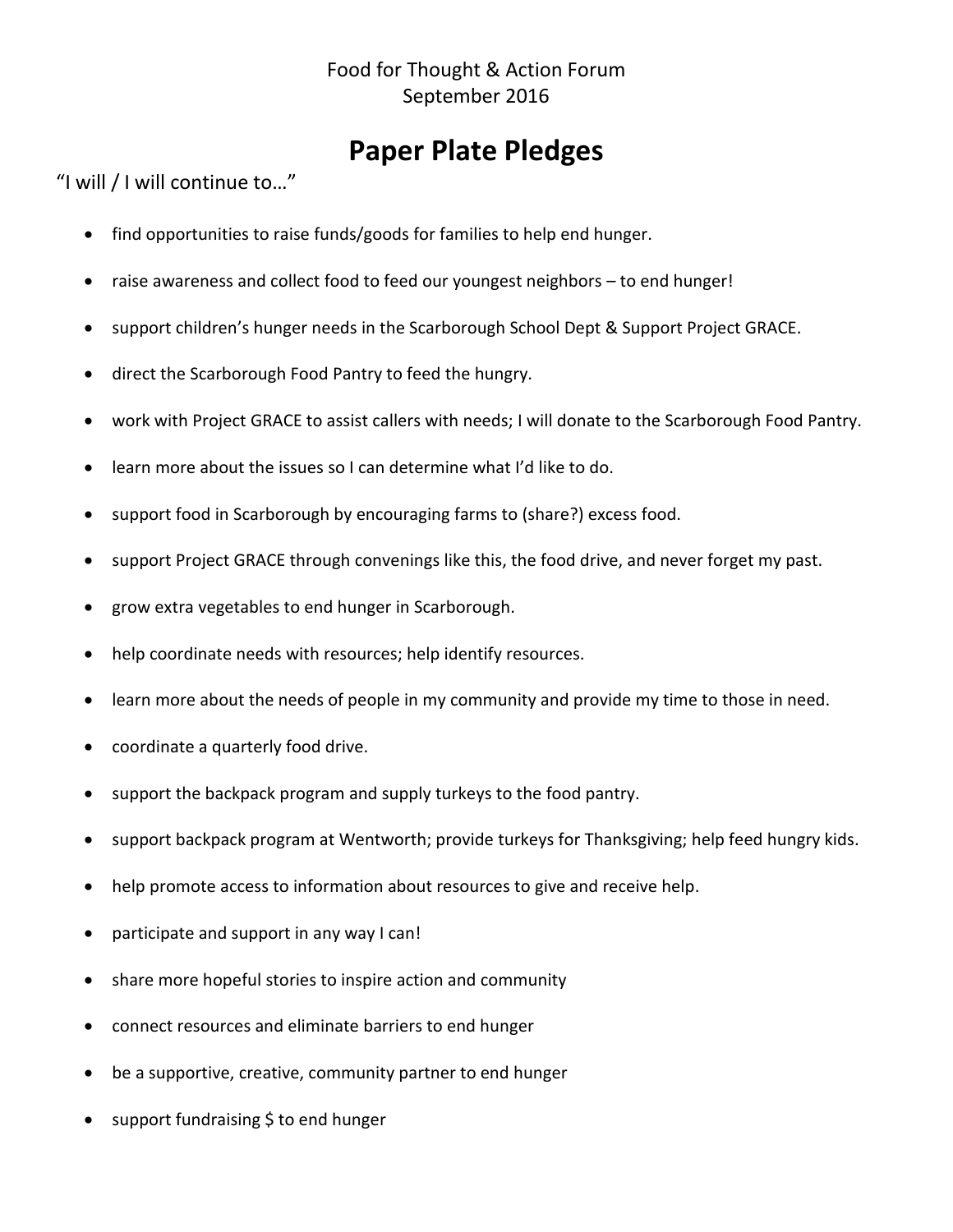# **Flip Chart #1 Who are you serving?**

- students and families of Scarborough
- homeless children and their families
- elderly and those ill with cancer
- 'drop-ins' to the church, homeless in Greater-Portland, local families/individuals
- our kids, families, community
- school-age children
- children, families, elderly
- all ages, some shut-ins, some service to transients and non-Scarborough residents
- supplementing food pantries
- anyone who enters Scarborough Food Pantry
- families of Greater-Portland and York County
- homeless/low-income meals
- families of Scarborough and South Portland
- Scarborough Food Pantry
- $\bullet$  children K-12
- children K-8, senior citizens, families
- Scarborough families and individuals who come to us, or when we become aware or reach out to, including a group home

#### SUMMARY:

Serving people who are: children, families, individuals, elderly, shut-ins, homeless, ill Serving people living in Scarborough, Greater-Portland, York County, and also people without homes/transient Serving food pantries, group homes, schools, church/community drop-in centers, community Serving anyone/everyone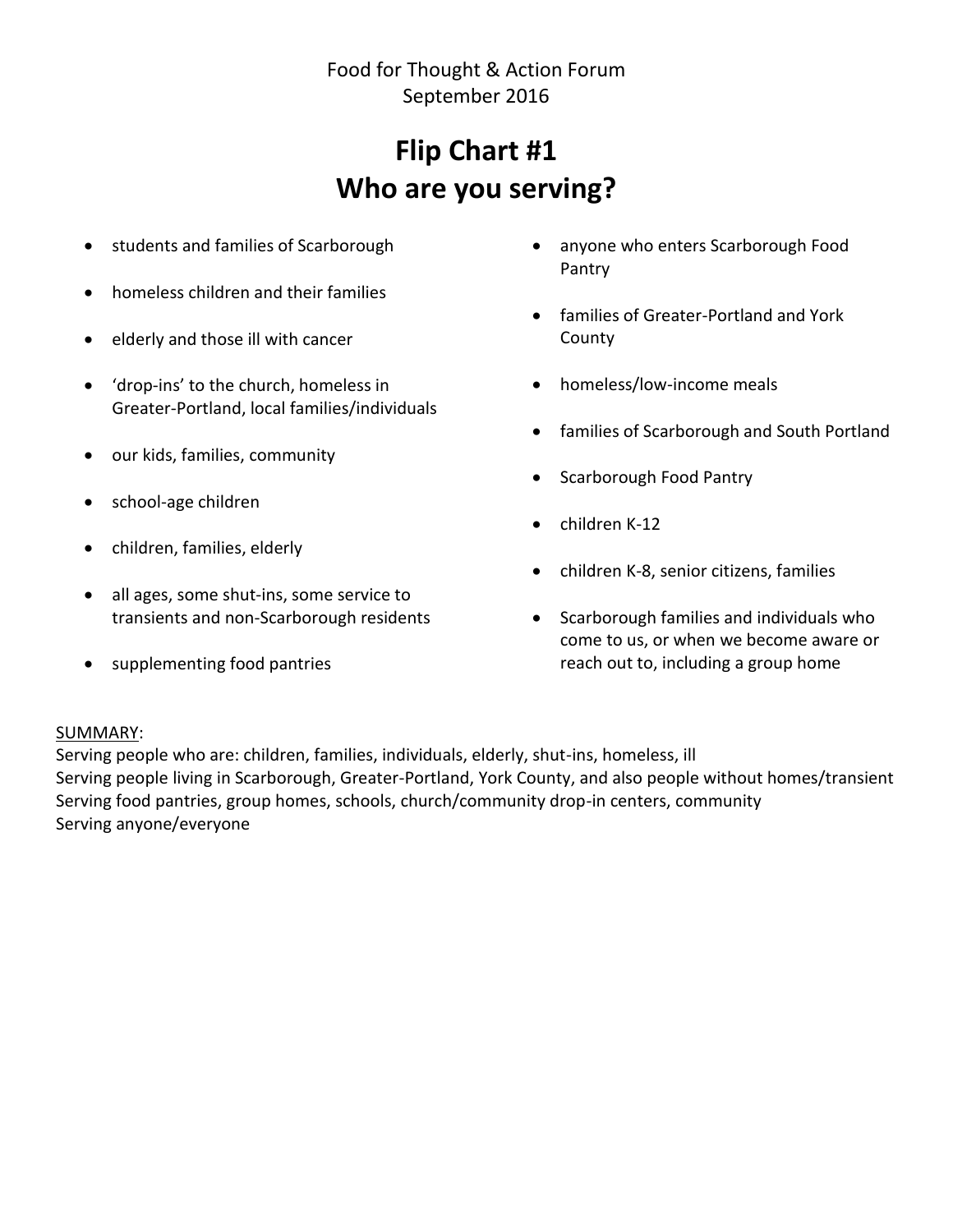## **Flip Chart #2 What are you doing?**

- Donate food / cash to the food pantry (me too, me too, me too…)
- Growing vegetables
- Here to learn, to help
- Support elders who are food challenged, those who are challenged by illness at CCC in South Portland
- Provide information to people in need or would like to give
- Provide T-day baskets and at Christmas to needy families and the elderly
- Provide gift cards so people can supplement their food budgets
- Recognizing when children need a snack or breakfast
- Getting info for our group
- Buying farmshares for group home serving youth and for food pantry
- Participating in community events, teaching kids how to plant seeds/grow food
- Collecting data on hunger in our community
- Project GRACE board member
- Volunteer Preble Street prepare meals
- St Max Community Garden: provide space to grow food for people who need/want it; supplement South Portland Food Cupboard
- Scarborough Community Garden at St. Nick's
- Weekly donations to food cupboard basket at church (incorporate extra item into grocery list)
- Holiday food basket
- Provide turkeys to Scarborough Food Pantry at Thanksgiving; hams at Easter
- Give funds or food to Scarborough Backpack Program when called by Brenda
- Raise awareness about unseen poverty and hunger in Scarborough; collect food for Backpack Program
- Learning about community strengths and areas where we can grow
- Running Scarborough Food Pantry
- Project GRACE volunteer: match need with resources
- Provide assistance to rec/child care programming but now asking if there are needs beyond this
- My church supports Project GRACE with funds, gifts, and provides food for the South Portland Food Cupboard
- Working with a group of community leaders to start a Family Promise affiliate for Greater-Portland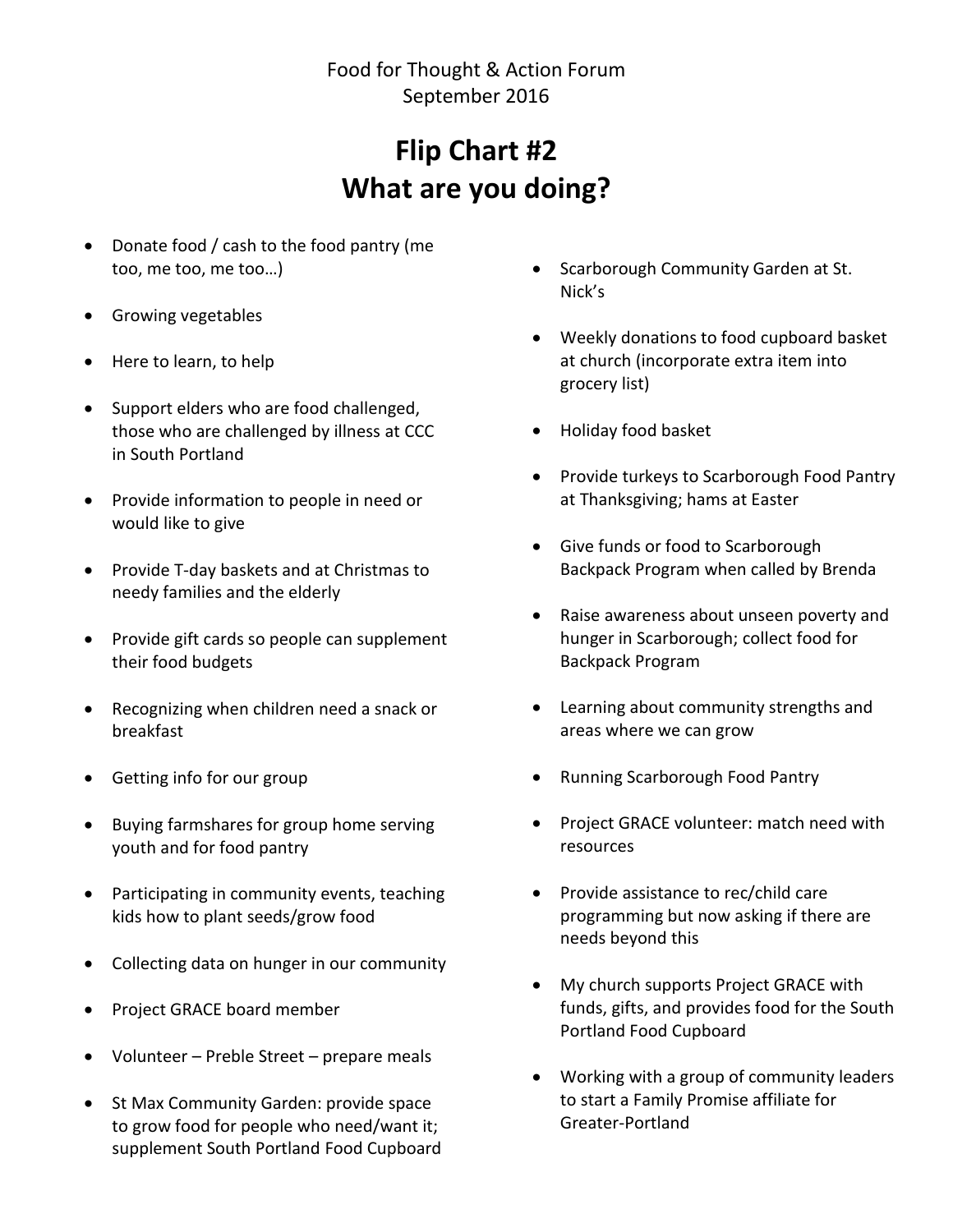- Work with Project GRACE to facilitate the efforts
- Cook low-cost soups and casseroles for people at the Scarborough Food Pantry to taste and give them the recipe and ingredients.
- Harvesting vegetables at the Scarborough Community Garden at St Nicks to feed our friends at the Scarborough Food Pantry
- Provide recipes to patrons of Food Pantry
- Tell stories to inspire community/caring/action
- Our church supports the Scarborough Food Pantry with food items, participates in the backpack program, gives to Preble Street, pastor's discretionary giving of food/Hannaford cards to individuals and families; we do education around issues of hunger/food
- Organize and promote food drives
- Offering 'window sill' pots of herbs to the pantry
- Raise money to purchase grocery gift cards and fund community food/nutrition projects

#### SUMMARY:

Organize/support food drives Growing food, improving quality of food provided to pantry Provide "backpacks" of food for schoolchildren/families Recognizing when children are hungry/need snacks Support/Manage Food Pantries Holiday help/baskets/turkeys/hams Give food to the hungry, cook/serve meals, share recipes, resources Donate food, money and grocery gift cards, time, skills Fundraising, promoting giving Promote awareness, educate, tell stories to encourage action Learning, gathering information, questioning, collecting data Participate, organize, board service, lead, organize, support, volunteer, help, facilitate Belong to a group (church, nonprofit, pantry, town, schools, etc) See the unseen: poverty, hunger, need in our community

| WHEN     |          |
|----------|----------|
| Jan X    | July XXX |
| Feb X    | Aug XXX  |
| Mar X    | Sep XX   |
| Apr XX   | Oct XX   |
| May X    | Nov XX   |
| June XXX | Dec X    |
|          |          |